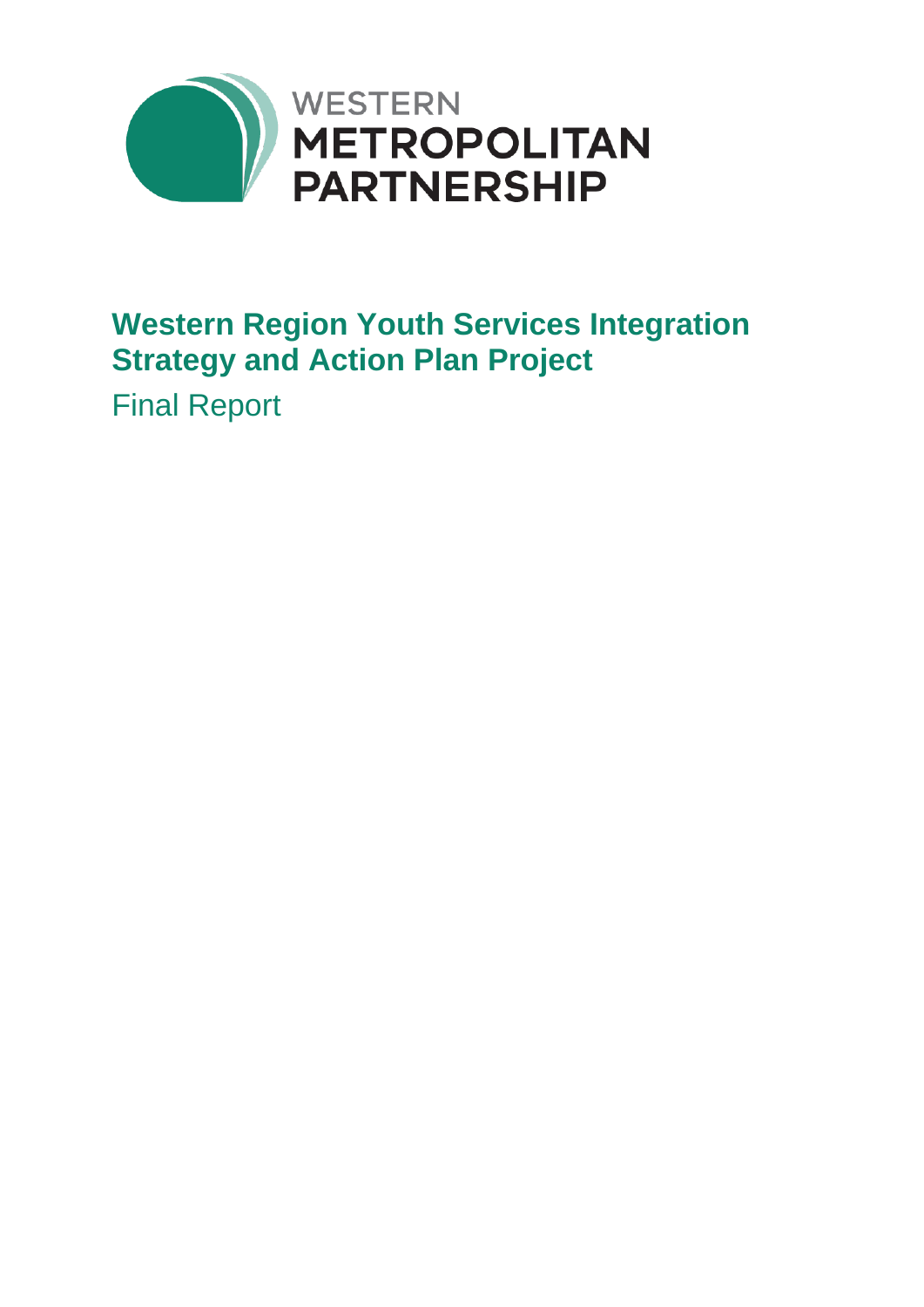



Jobs, Precincts and Regions

## **1. Executive summary**

This report presents a number of recommendations to support the further development and delivery of a regional strategy for integration of youth services, youth participation, inclusion and engagement across the Western metropolitan region of Melbourne.

The Western Region Youth Services Integration Strategy and Action Plan (WRYSIP) project was designed to build upon extensive earlier work undertaken by the six local government areas of the West – Brimbank, Hobsons Bay, Maribyrnong, Melton, Moonee Valley, and Wyndham – much of which was developed in partnership with the Youth Affairs Council of Victoria (YACVic).

Funded through the Metropolitan Partnerships Development Fund of the Western Metropolitan Partnership, the WRYSIP project also sought to strengthen connection and alignment between the preceding work of participating councils as above, with that of relevant state government departments.

This report is underpinned by other key WRYSIP project outputs developed through the consultation process involving the six local government areas, community partners, and state government departments conducted between May and August 2019.

These include a comprehensive mapping of current local government strategies against an agreed framework that defines youth participation, inclusion and engagement, and a high-level strategy to support integrated regional planning. The strategy is contained at Appendix 1.

The WRYSIP project, its related strategy and other project outputs make an important contribution to the further development of an innovative model for regional integrated planning between local councils, state government departments and other relevant stakeholders across the Western Region of Melbourne.

The WRYSIP project harnesses and builds upon strong support for an integrated regional planning approach among partners linked to significant work undertaken over more than two years. It builds on this success and seeks to develop further learnings that can be adapted and shared with others across the State.

In this way, the WRYSIP project also presents an opportunity for demonstrated leadership from within the Western Region. It proposes and supports the development of an approach that many other regions are interested to implement but that few have succeeded in achieving.

The proposed approach can be scaled to local and regional contexts and adapted to other regions across Victoria, and it offers significant value add to state government departments for its potential in supporting the integrated delivery of a range of policy and program priorities related to young people's participation, inclusion and engagement.

In order to capitalize on this potential, the strategy and related action plans require further support in order to develop, sustain and potentially replicate the approach. This much needed support forms the basis of the report's recommendations.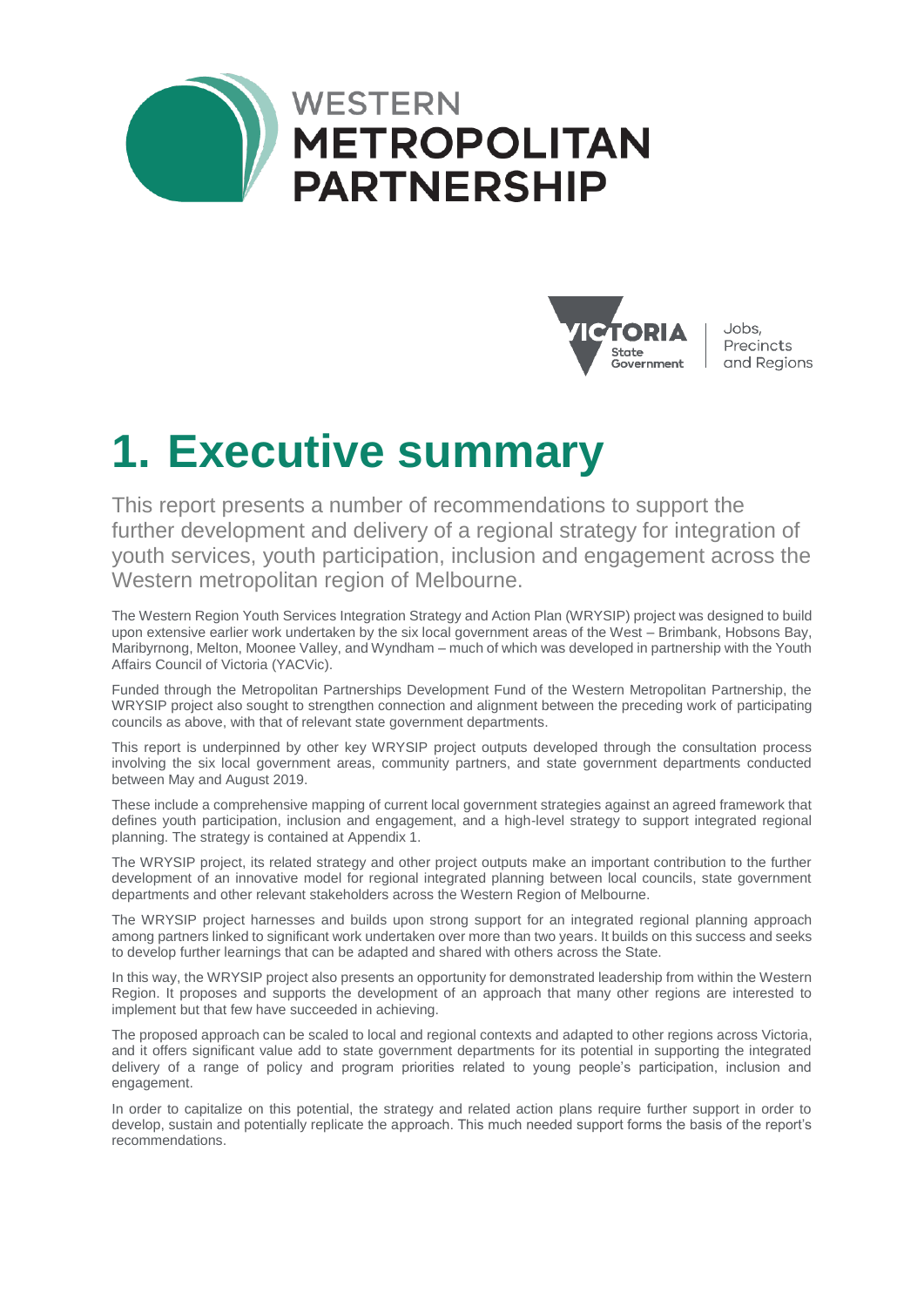Delivery of the strategy is subject to the establishment of an appropriate governance structure, development of an evaluation framework and defined expectations about the relationship between the shared regional strategy and individual council youth planning mechanisms.

Resourcing to an appropriate independent organisation is also proposed to support the delivery of the strategy, as well as continued connection to and support from relevant state government departments and strong leadership from local Government.

The central role of young people in defining, designing and supporting the delivery of the regional strategy through well-developed co-design processes linked to the governance structure are regarded as an additional pre-condition for success.

The delivery of the WRYSIP project recommendations and strategy are a timely contribution to the continued evolution of a proposed western region integrated planning approach, particularly as individual councils enter into a new phase of strategy development within their youth and related services.

They represent an important step forward as participating councils and other partners continue to work to ensure stakeholder engagement with an integrated regional planning approach and seek to further harness the authorizing support of council Executive leaders and State Government departments in its implementation.

## **2. Project background and rationale**

#### 2.1 The Western Metropolitan Partnership

The Western Metropolitan Partnership is one of six Metropolitan Partnerships established by the Victorian Government. The Western Metropolitan Partnership is a way for local communities to engage directly with state and local governments to identify issues and opportunities and advise State Government on the priorities for the region.

The Partnership is accountable to the Minister for Suburban Development for the performance of its functions. To support the Partnerships to develop their advice, the Metropolitan Partnerships Development Fund was announced as a part of the 2018-19 State Budget. The Metropolitan Partnership Development Fund provides \$2 million over two financial years – equating to approximately \$330,000 per Partnership.

The Western Metropolitan Partnerships funded a project to support the development of a Western Region Youth Services Integration Strategy and Action Plan (WRYSIP), aligned with the Partnership's "Connected Communities" priority.

The WRYSIP project was a collaboration between state and local government and was led by Wyndham City Council. It included representation from the five other western region councils - Brimbank, Hobsons Bay, Maribyrnong, Melton and Moonee Valley. State Government departments participating included the Office for Youth, Office for Suburban Development, the Department of Education and Training and the Department of Health and Human Services.

#### 2.2 Project Rationale

The project was developed in response to a need for a more coordinated and integrated systems approach across the Western Region which considers:

- existing State and Local Government youth engagement and inclusion strategies
- opportunities for additional responses
- the vast array of community and other organisations with extensive local knowledge and connection, and a strong demonstrated commitment to partnership and collaboration that exist in the West.
- strong engagement mechanisms that will ensure that young people are connected with critical intervention and prevention services that support improved long-term health and wellbeing outcomes.

The following Western region demographic features were also identified which demonstrated a need for the work:



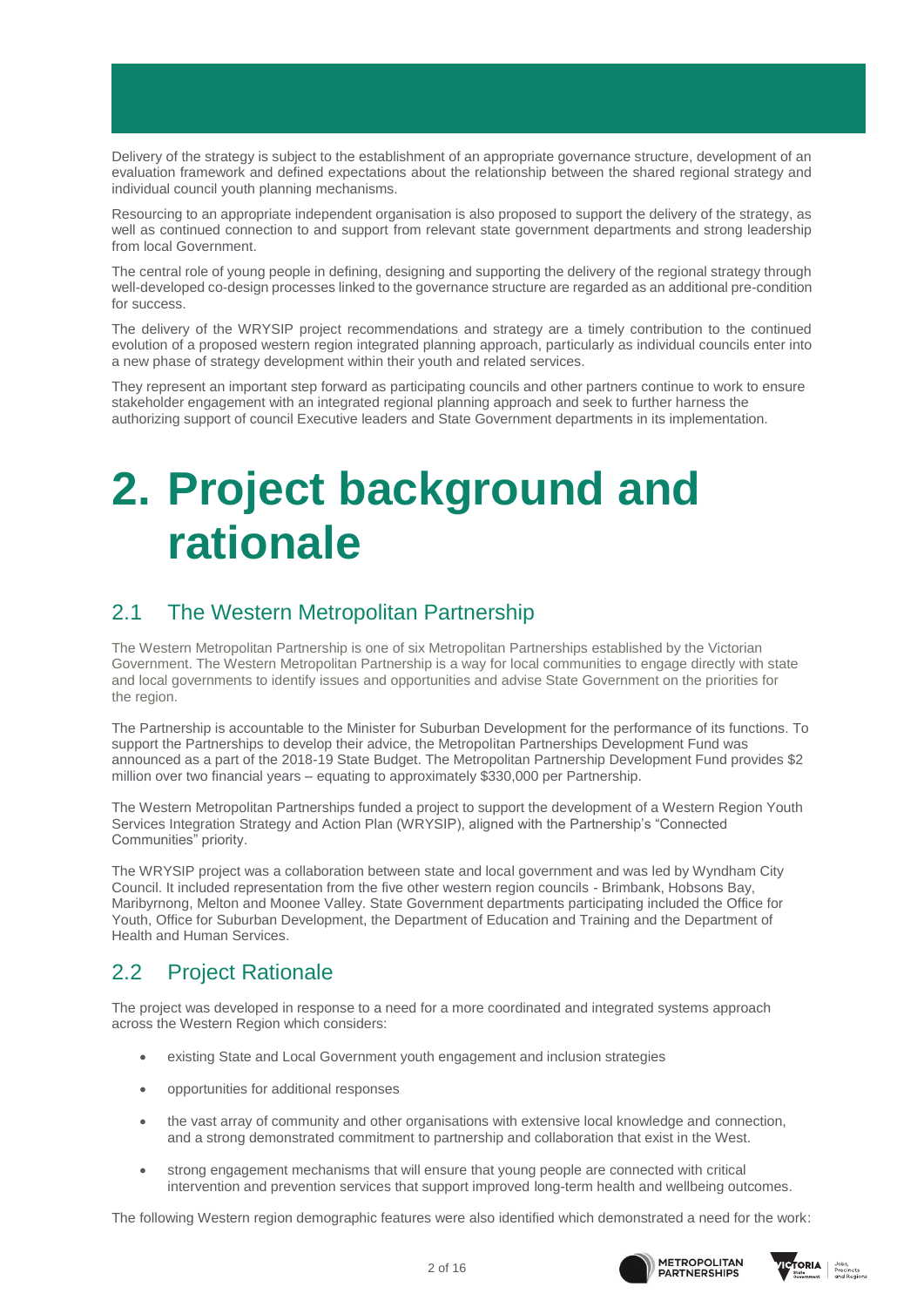- Residents of the Western region are clustered at the 'least advantaged' end of the SEIFA scale, indicating higher levels of socio-economic disadvantage;
- High rates of disadvantage correlate with higher service demand, particularly in younger age cohorts;
- The Western region experiences lower literacy and numeracy rates and a lower proportion of students completing year 12;
- VCAMS data suggests that children in the Western region report feeling less connected to their schools than the Melbourne average, and a lower percentage of the population completes higher education.

Melbourne's western suburbs include some of the fastest growing communities in Victoria. At the time of the 2016 census, the six LGA's were home to almost 148,000 young people aged 12-25 and the figure continues to grow. (ABS Data - Community Profiles 2016):

- The City of Wyndham, which recently experienced some of the greatest population growth anywhere in Australia, is expected to grow its population by 75% by 2036.
- The City of Melton estimates its population of 12-25 year old will increase by 150% by 2041.
- Growth also continues in more established areas. Hobson's Bay Council projected in 2014 that its population of children and young people would increase by 13% by 2021.
- Young People in Melbourne's west are growing up in highly culturally diverse communities. These communities have many strengths, energy, innovation, diversity and collaboration. However, they also struggle with various form as of disadvantage, including high unemployment, community safety and community connection. (ABS Data - Community Profiles 2016)

Consultation and a review of existing local government youth plans and strategies identified a need for a greater number of services, facilities and functions to better support young people across the Western metropolitan region.

Consultation with young people as part of the Western Region Youth Integration Forum (June 2018) revealed that young people find it difficult to navigate service systems across municipal boundaries and that a greater number of after-hours services and facilities were required.

It was observed that whilst activity centres in the inner west such as Footscray have higher levels of service access, a major concern for many communities across the region was the lack of public transport to major service centres, a lack of provision of locally based key services, long waiting lists for some services, and the diverse cultural needs of many young people.

As the population of greenfield communities in the West grows, increasing pressure and competition for service resources were identified as likely outcomes. It was proposed that a shared regional vision and priorities for youth inclusion would:

- support reduced duplication of effort and resources by government and service providers across the region;
- enhance local government capacity to improve youth inclusion outcomes in communities across the region using a consistent, coordinated approach to achieving shared outcomes, while recognising the differing operating contexts and delivery methods in each council;
- guide program design and delivery of youth focused support in the Western region;
- support more tailored and targeted investments in youth funding and programs by commonwealth, state and local government; and
- guide more effective service delivery by community sector providers and agencies.

# **3. Project objectives and methodology**



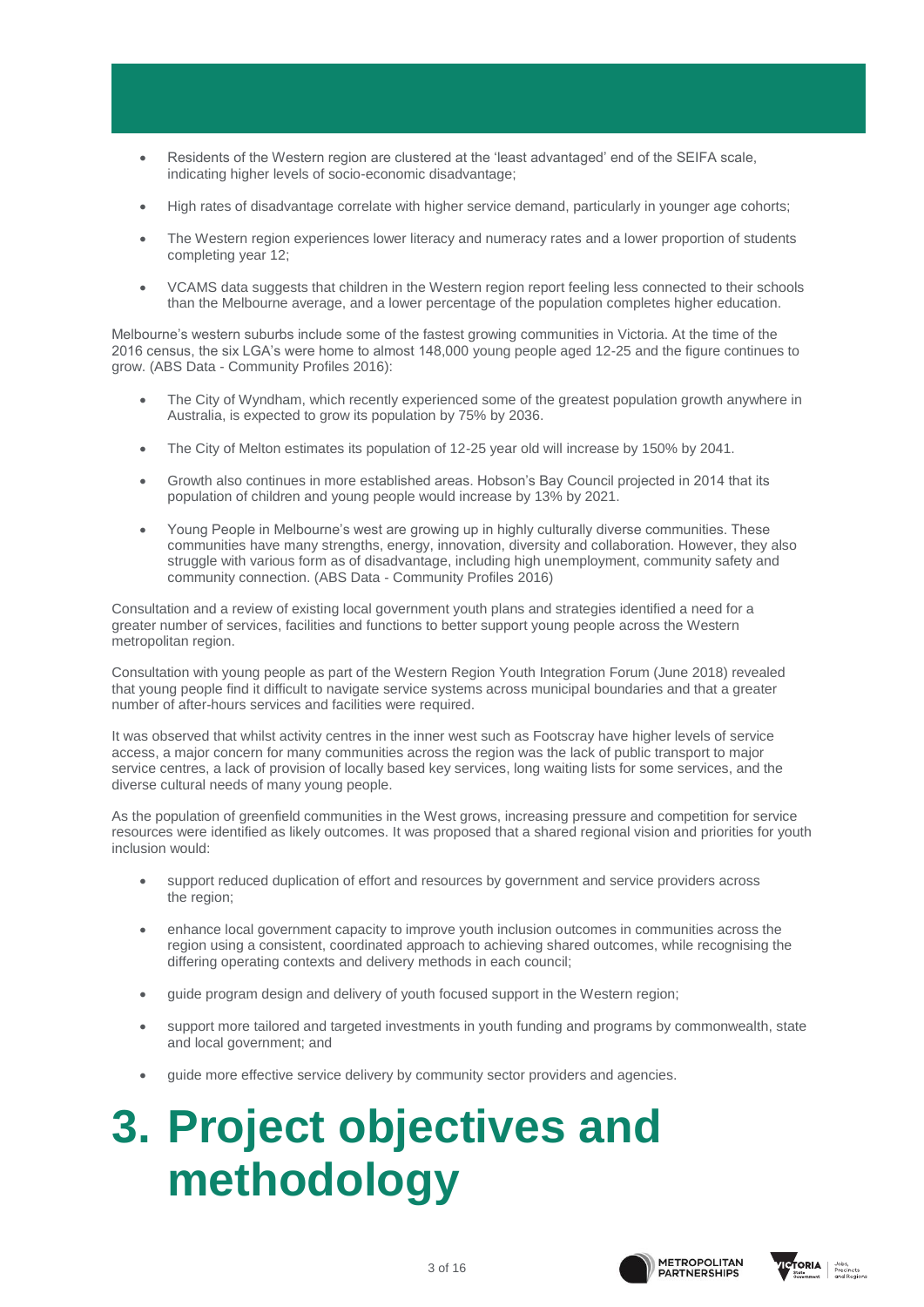### 3.1 Project Objectives and Deliverables

As outlined in the project proposal to the Western Metropolitan Partnership, the primary purpose of the WRYSIP project was to build on a range of existing youth engagement platforms and cross-local government initiatives, to develop a Western Region Youth Inclusion Strategy and Action Plan.

In particular, the WRYSIP project was designed to work with project partners to:

- Review and consolidate youth engagement and inclusion strategies:
- Develop a consolidated regional youth inclusion strategy; and
- Develop an action plan aimed at keeping young people engaged in education and training, work and the community.

It was intended that the Plan would:

- Include a shared strategic vision and intent;
- Be underpinned by shared principles for youth engagement and inclusion;
- Build on existing initiatives and identify service delivery gaps and duplication across the region; and
- Identify short-, medium- and long-term priorities for action and investment by commonwealth, state and local government, and other community sector providers and agencies.

#### 3.2 Methodology

#### 3.2.1 Project Governance

The WRYSIP was overseen by two governance structures, each with discreet functions. The Project Control Group (PCG) was primarily comprised of senior local government representatives, as well as representatives from key state government departments including the Departments of Jobs, Precincts and Regions; Premier and Cabinet; Health and Human Services; Environment, Land, Water and Planning; and Education and Training. The PCG was responsible for higher level project oversight.

A Project Working Group (PWG) was also established, comprised primarily of local government youth service Coordinators. The PWG was primarily responsible for advising on operational aspects of the project, including in relation to consultation methodologies, framework development, and the draft strategy and plan.

A significant engagement and mapping process was undertaken to support the development of the WRYSIP strategy and recommendations contained within this report. The project was supported by independent consultant Jason Rostant Consulting.

Key activities are summarized below.

#### 3.2.2 Phase 1: Framing youth participation, inclusion and engagement

The original project proposal made several references to youth participation, inclusion and engagement. Noting reference to keeping young people "engaged in education and training, work and the community", the PWG agreed the scope of youth participation, inclusion and engagement needed definition and framing.

A range of existing engagement and inclusion frameworks, most of which are specific to young people, were reviewed. The purpose of the review was to propose key domains to support subsequent project phases – particularly the mapping of existing local government youth strategies. Among the frameworks reviewed were:

- [United Nations Convention on the Rights of the Child:](https://www.ohchr.org/en/professionalinterest/pages/crc.aspx) sets out the civil, political, economic, social, health and cultural rights of children.
- *[Child Friendly Cities Initiative](https://childfriendlycities.org/cfci-framework/)*: a UNICEF governance framework for building child-friendly cities and communities.
- *[ARACY Nest framework](https://www.aracy.org.au/publications-resources/command/download_file/id/329/filename/Second_edition_The_Nest_action_agenda.pdf)*: developed in 2013 following consultations with approximately 4000 children and young people in Australia, the ARACY Nest specifies six key dimensions a child needs to live a



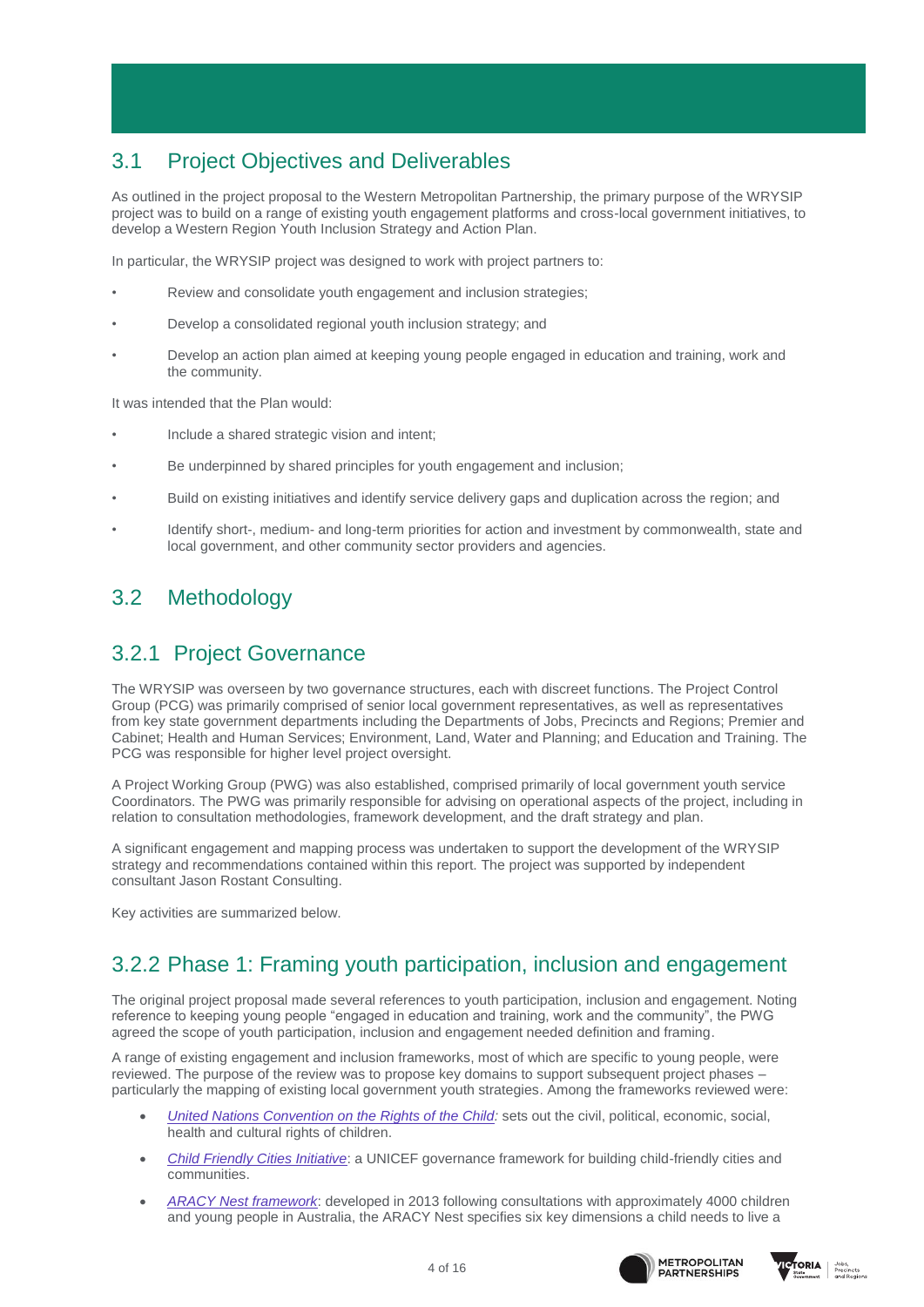good life and is used by a growing number of youth-focused organisations to mobilise collective effort, including YACVic, Brimbank, Maribyrnong, Moonee Valley and other WRYSIP project stakeholders.

- *[How Australia is faring:](http://library.bsl.org.au/jspui/bitstream/1/1513/1/Social_inclusion_how_Australia_is_faring.pdf)* developed by the former Australian Social Inclusion Board, a framework for monitoring and tracking progress with respect to social inclusion in Australia.
- *[Mission Australia annual youth survey](https://www.missionaustralia.com.au/publications/youth-survey/823-mission-australia-youth-survey-report-2018)*: an annual youth survey of nearly 30, 000 young people providing insight into their hopes, aspirations and concerns across 8 outcome areas.
- *[Code of Ethical Practice for the Victorian Youth Sector](https://www.yacvic.org.au/assets/Uploads/The-Code-of-Ethical-Practice.pdf)*: developed in 2007 by YACVic in consultation with the youth sector, the Code includes a set of youth work principles and ethical practice responsibilities based on international human rights standards, including the UNCRC described above.

Through this review, five participation, inclusion and engagement domains were proposed to support the mapping of council plans and strategies. These included:

- 1. Safe and inclusive relationships (peer, family, community)
- 2. Material basics, work and economic wellbeing
- 3. Physical and mental health
- 4. Learning, education and training
- 5. Participation, engagement and having a say

#### 3.2.3 Phase 2: Local government strategy mapping

A detailed review of existing council strategies was undertaken using a number of approaches including desktop review of publicly available strategies on council websites, and direct engagement with PWG members. Coordinators and other council staff sourced additional strategies and plans, and advised on the mapping undertaken.

In addition to council youth strategies, a wider range of strategies relevant to young people's participation, inclusion and engagement were also reviewed. Where these made explicit reference to young people, they too were mapped against the five domains outlined in the earlier section. Examples of wider strategies included:

- Council plans;
- Health and wellbeing;
- Economic development, enterprise and employment;
- Lifelong learning;
- Early years;
- Family strengthening;
- Social policy, diversity, equity and inclusion (Indigenous reconciliation, multicultural, LGBTIQ, disability, gender)
- Arts and culture;
- Road safety; and
- Digital engagement.

Detailed and summary snapshots of council strategies mapped against the participation, inclusion and engagement domains supported workshop delivery discussed below.

#### 3.2.4 Phase 3: Consultation workshops

Two workshops were held with project partners – a full day workshop on June 19 and a half-day follow-up workshop on August 13, each attended by approximately thirty people.

Partners included representatives of the six local government areas, participating departments and Victoria Police, and select non-government partners familiar with local government activities and youth needs within each municipality.

Non-government partners included representatives from Local Learning and Employment Networks (LLENs), mental health, CALD, youth services, YACVic, higher education, and sport and recreation.

Supported by the local government strategy mapping discussed in the previous section, the purpose of the first workshop was to:

- Develop a shared vision, mission and principles for the shared regional strategy;
- Identify desired outcomes for young people, families, community and the service system to be delivered through a shared regional strategy;



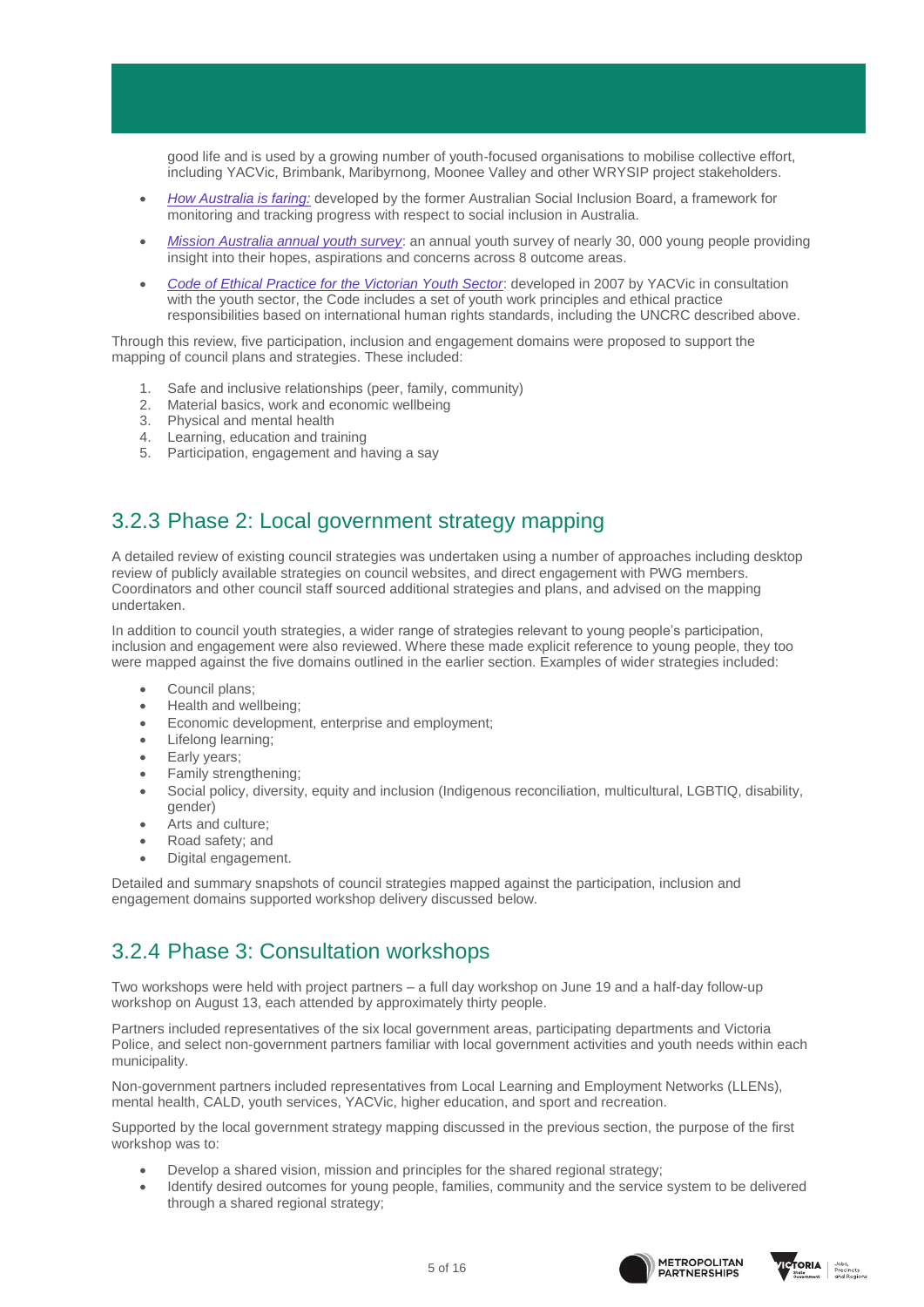- Start to identify short-, medium-, and long-term opportunities within each participation, inclusion and engagement domain outlined in section 3.2.2; and
- Start to identify system capacity and resource needs required to deliver on these opportunities.

A draft strategy and emergent action plan were developed as an outcome of the first workshop, which was subsequently presented to and tested with the PWG, PCG, and partners at the second workshop held in August. The current version of the draft strategy is contained at Appendix 1.

- The purpose of the second workshop was to:
- Present and test the draft strategy produced as an output of workshop one;
- Further refine actions developed in workshop one, particularly with a view to identifying priority recommendations for action for this report; and
- Further explore governance opportunities / requirements.

Recommendations emerging from workshop two for immediate action are contained in section 5 of this report.

#### 3.3 Projects strengths and challenges

#### 3.3.1 Strengths

The WRYSIP project has enabled the further develop of a shared approach to integrated regional planning between the six local councils in the West. Most notably this has been achieved through the development of the draft strategy and emergent priorities recommended for further immediate action in this report. Importantly the WRYSIP project has assisted to build upon the already significant work undertaken by the six participating councils as outlined in section 4.2 below.

These outcomes are significant given the complexity of the undertaking and this progress is testament to the continuing goodwill and engagement particularly of the local council youth teams, their leadership, and other supporting stakeholders.

They represent an important step forward as participating councils and other partners continue to work to ensure stakeholder engagement with an integrated regional planning approach, and seek to further harness the authorizing support of council Executive leaders and State Government departments in its implementation.

#### 3.3.2 Challenges

The initial project proposal included provision for the direct engagement of young people through consultation workshops and other means. As extensive consultation had been undertaken through a variety of regional and municipal wide forums prior to creation of the project it was decided that it would be more efficient to draw on this data and learnings given the limited time and resources for the project. Examples of recent youth engagement at a regional level can be found at 4.2. Extensive consultations with young people also informed the local government strategies mapped within the WRYSIP project, and an understanding of youth perspectives informed participant contributions throughout the project. In addition, Wyndham City sought direct feedback on the draft WRYSIP strategy from one of its youth committees, eliciting positive feedback.

#### 3.3.3 Early outcomes and achievements

In addition to the development of the strategy itself, the WRYSIP project has supported achievement of a number of other outcomes.

A number of local council partners have indicated the strategy is being used to support and inform their youth strategy planning processes at a municipal level. This will enable a consistent platform for municipal planning.

Wyndham Council for example is using the strategy, project data and learnings to inform a service stream plan which will enable the future development of the youth service system in Wyndham, in particular the need for an integrated approach across service types, levels of government and municipal boundaries.

Brimbank Council has commenced development of its new Youth Strategy 2020-24 and is including within its related Continuous Improvement Plan an explicit strategy to "commit to the continuation of the partnership with the Western LGA Youth Services to ensure coordinated service delivery across the west of Melbourne, including the Western Region Youth Inclusion Strategy and Action Plan".

Plans are underway to develop a regional youth forum which will replace existing individual municipal forums and support the implementation of a whole of region approach. This is discussed in detail in 5.1.



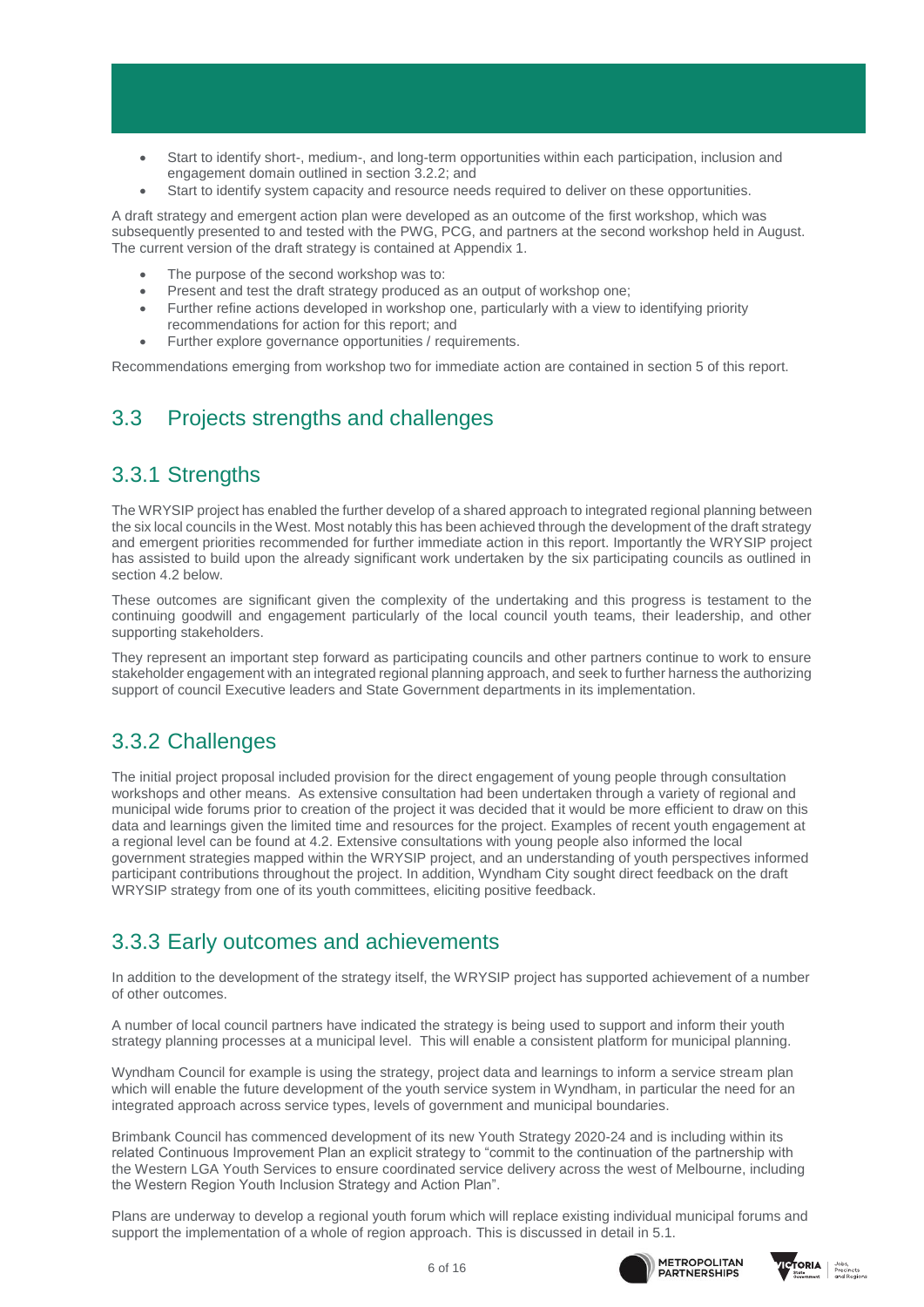These examples of individual council actions demonstrate high levels of buy-in from local government partners and Youth Service Coordinators in particular, for furthering the work undertaken to date and specifically engaging with WRYSIP project outcomes.

Work is also continuing collectively. Promising exploration of the partnership opportunities between councils and YACVic to support implementation of the strategy continue with YACVic's new executive and policy leadership, which has observed the work to date is sophisticated and leading compared with other work observed across Victoria.

Youth Service Coordinators have also continued their collective planning using the WRYSIP strategy as the basis for developing a Western Region LGA Youth Alliance Framework.

Further support for progressing this work through adoption of this report's recommendations will ensure this innovative and leading work is able to achieve its potential, set a benchmark for youth service regionally integrated planning and promotion of youth voice within that context.

#### 4. Projects strengths and challenges

#### 4.1 State Government and Western Metropolitan Partnership

As discussed above, the WRYSIP project was delivered as a funded project of the Metropolitan Partnerships Development Fund of the Western Metropolitan Partnership.

Activities undertaken throughout WRYSIP project as detailed in section 3.2 of this report demonstrate a high level of alignment between the emergent needs and opportunities identified by partners and the Western Metropolitan Partnership priority outcomes outlined in the Western Metro Region Five Year Plan for Jobs, Services and Infrastructure 2018–2022.

Specifically, the development of the high-level strategy and recommendation for a regional governance structure speaks directly to the priority action listed under Priority outcome 4: Connected communities:

*Establish a multi-channel Western Youth Engagement Platform to inform the development of a Youth Inclusion Plan aimed at keeping young people engaged in school and the community.*

A comprehensive review and mapping of emergent WRYSIP opportunities and priorities against State Government policy and funding priorities was not undertaken as part of the WRSYIP project and remains as a significant further piece of work to be undertaken.

A preliminary mapping against the domains outlined in section 3.2.2 of Western Metropolitan Region five-year plan priorities and those identified by young people at the 2018 Metropolitan Partnerships Youth Forum is contained in Appendix 2. This may be read alongside the detailed local government mapping described in section 3.2.3.

#### 4.2 Regional Integrated Planning Context

As outlined in the initial project proposal described in section 3.1, one of the aims of the WRYSIP project was to build on existing initiatives in the West that were variously seeking to identify service delivery gaps and duplication across the region, or to develop more integrated approaches to young people's inclusion, participation and engagement.

**Described below, the WRYSIP project adds to these earlier pieces of work by providing a frame to draw the various conversations and activities together (section 3.2.2), defining a shared strategy through which they might be delivered (Appendix 1), and a vehicle through which the implementation can be supported (governance recommendations).** 

Among the earlier initiatives involving the same or similar stakeholders were included:

• **Wyndham Advocacy Project (January – February 2018):** this project engaged a broad range of providers and young people across the Wyndham municipality to identity service gaps and prioritise resourcing needs. The project contributed to discussions at that time that led to the establishment of significant new projects – including for example the Community Support Group projects across Wyndham, Brimbank and Melton, and new community revitalization / youth entrepreneurship funding in Wyndham.



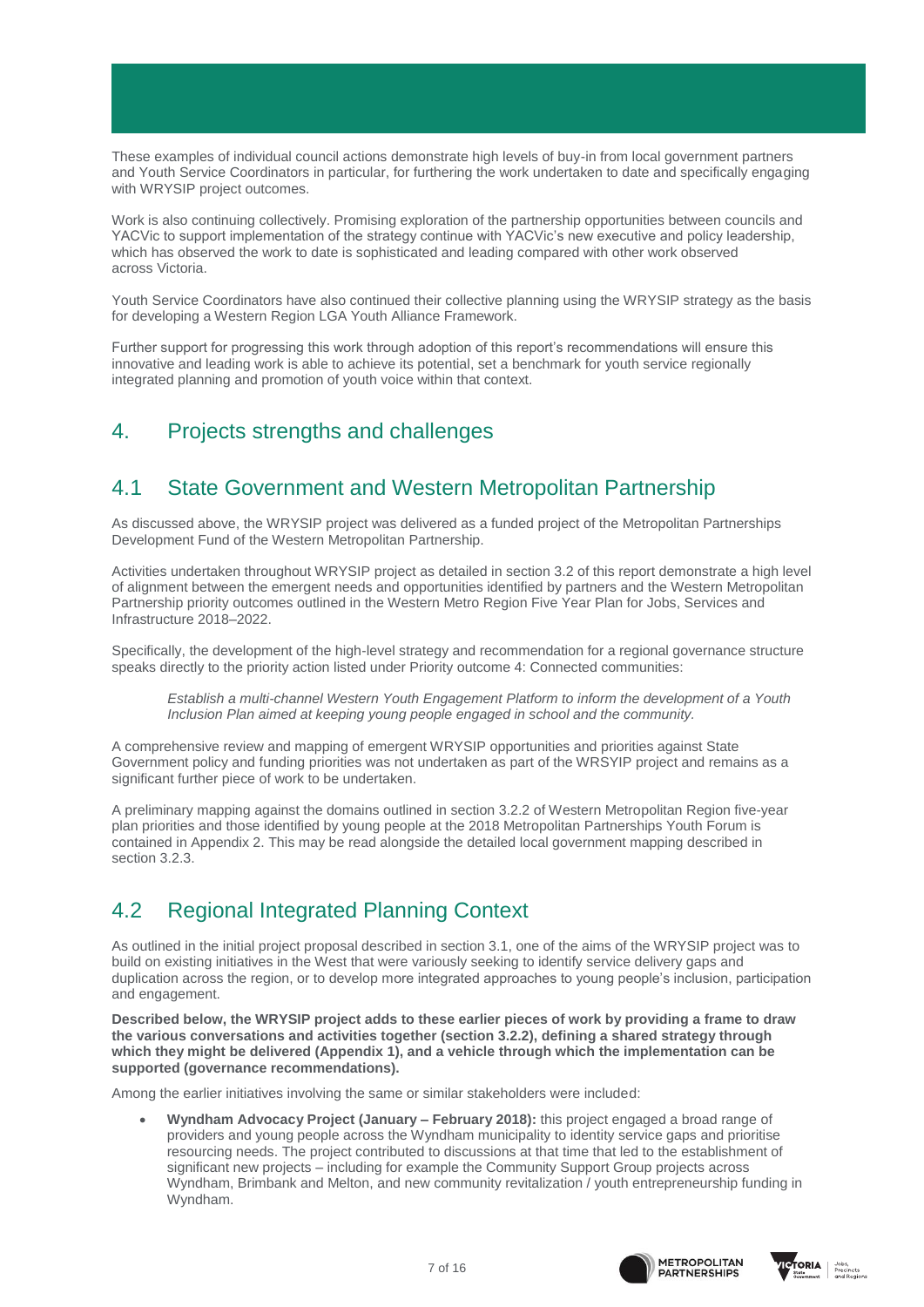- **Western Region Youth Integration Forum (June 2018):** A collaboration to explore options for a coordinated and integrated systems approach across Brimbank, Melton and Wyndham designed to deliver improved and sustainable outcomes for at-risk young people in the region, and fosters their inclusion as actively engaged and participating citizens. The forum included a broad range of stakeholders, including other LGAs in the region and aimed to:
	- facilitate a cross-sectoral dialogue about the range of current programs, initiatives and other activities occurring across the West to support young people's engagement and participation;
	- o identify current planning and integration, service delivery, infrastructure and other resourcing gaps across the municipality;
	- o identify opportunities for improved cross-sector and community responsiveness, including across local government boundaries between Brimbank, Melton and Wyndham; and
	- o explore whether the proposal for a more integrated systems approach to governance and planning is supported and how it might be implemented.

This project included participation from young people.

- **Western LGA Youth Services Strategic Advocacy Alliance (July 2018 – present):** A partnership between Maribyrnong, Moonee Vallee, Melton, Wyndham, Brimbank, and Hobsons Bay, and supported by YACVic, the Alliance has been working to develop a pilot mechanism to ensure the policies and programs of the Victorian Government are guided by accurate, current information and expert strategic advice from local government youth services in Melbourne's west. YACVic has been funded by the Office for Youth to support development of State Government linkages closely aligned in purpose and intent with this current project.
- **Brimbank Futures Consultation Project (October 2018 – April 2019)**: developed as a prelude to the development of its next Youth Strategy, Brimbank Youth Services engaged the same six LGAs of the West, young people and a broad range of other providers in a futures visioning exercise designed to understand what a contemporary youth service approach could look like in the Western suburbs over the next 10 years. The project examined a range of possible political, economic, social, technological, legislative and policy, and environmental drivers likely to impact young people in the coming decade.
- **YACVic Stakeholders Forum (November 2018):** supporting the emergence of the Strategic Advocacy Alliance above, this YACVic-hosted forum sought to explore the following key questions:
	- What's going to inform our work in 2019?
	- o How do we bring young people's insights and stories to the decision-makers in Council?
	- o How can youth workers at a "grass roots" level understand and balance the needs and operating models of local Councils, Councilors and executive level management?
	- o How can we advocate effectively within the parameters we have to work in?
- **VicPol Youth Forum, Pathways to community connection (February 2019):** this forum sought to explore critical issues, barriers and challenges for young people in connecting with the community and ways to work effectively across police, government, non-government organisations, community and industry to give more young Victorians access to opportunities. Young people, agencies, education providers and local Government were represented at this forum.

Reports for each of these earlier initiatives are separately available, with the exception of the VicPol Youth Forum which is still forthcoming.

The vast materials and recommendations associated with each of these projects, along with those further collated through the WRYSIP project itself form a significant data resource that will support continued progress towards both the design and structure of the governance model proposed in this report, as well as the actions that might be delivered through the strategy presented at Appendix 1.

#### 5. Regional Integrated Planning Context

#### 5.1 Project findings and recommendations

The WRYSIP project found a high degree of support among partners to continue the development of a shared regional planning approach to support young people's participation, inclusion and engagement.

Partners valued the continued opportunity to collaborate across municipal and organisational boundaries, explore more coordinated and aligned practices at a systems level, and to identify opportunities and shared solutions to common problems.



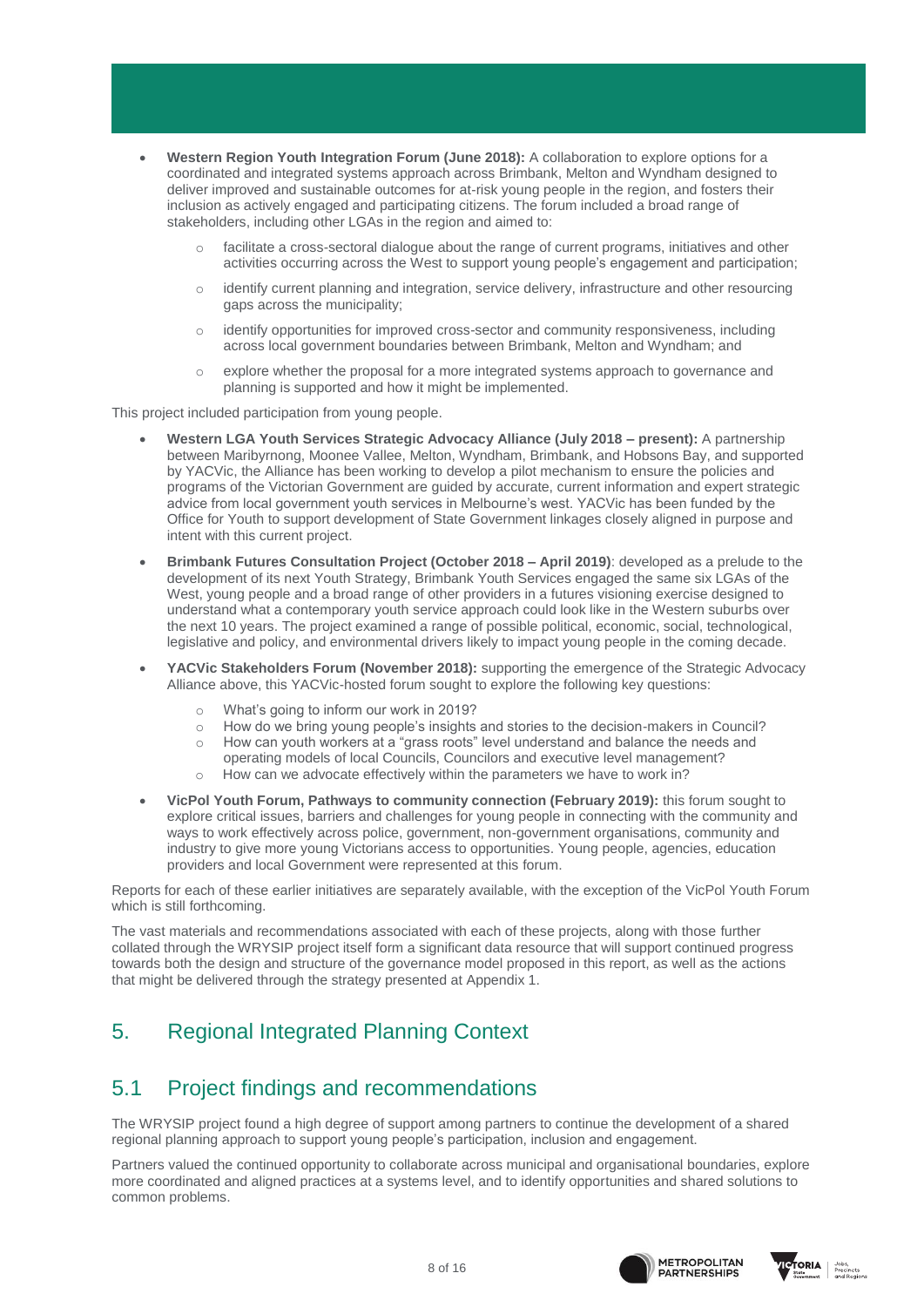The mapping of council strategies across each of the youth participation, inclusion and engagement domains that fed into the first workshop revealed a high degree of alignment in areas of thematic focus.

Many partners considered further exploration of a shared regional planning approach timely as each council commences development of their next youth strategy. Additionally, it was noted that several councils are looking to implement more integrated life stage planning approaches that consider youth services in the context of early and middle years services and family services. Exploring opportunities to develop, integrate and learn from one another's planning process was seen to be of value and a future planning strength.

The key output from this first phase of activity (mapping and workshop one) was the delivery of the draft strategy contained at Appendix 1.

In workshop two participants were invited to reflect on the extent to which the draft strategy reflected discussions to that time, and their expectations of a shared regional planning approach. They agreed that broadly, the draft strategy met expectations and had the capacity to support the delivery of collaborative and integrated action in support of young people's participation, inclusion and engagement:

#### *The strategy succinctly captures the breadth and depth of discussions to date very well. It is workable and I like the collective impact theory behind it. (workshop participant)*

*The draft strategy was used to Inform a further internal workshop with youth coordinators across the six local councils. We feel the strategy is transferrable and workable. The mission and key focus areas align with our work and we can drill down to what it means in practice. (workshop participant)*

The proposal to endorse and integrate the WRYSIP strategy into a shared regional workplan, reviewed and endorsed by council Executive, and with full commitment was strongly welcomed by partners.

The establishment of a clear and robust governance model, supported with appropriate resourcing and partnership agreements, and clearly articulated roles and responsibilities across different levels of governance – strategic and operational, is crucial to the future success of the project.

A neutral facilitating organisation (collective impact backbone organisation – see section 5.1 below) to support oversight of the strategy and its associated action plans will ensure that the approach is inclusive of all tiers of government. Already engaged as a partner in this process, YACVic was identified as a potential continuing partner to fulfil this role particularly given its linkages with state government. Other (or additional) partners were also proposed for consideration for this facilitation role (for example the Primary Care Partnership) to draw on other partnership and collective impact capabilities, local knowledge and complementarity with other related initiatives in the West.

Early opportunities and / or areas of need were identified in workshop one and were subsequently mapped against the draft strategy to develop the beginnings of an action plan aligned to the strategy's key focus areas.

Further investigation is required to articulate the relationship between WRYSIP governance, strategy and action plan and the broader planning ecosystem. This planning environment involves a wider range of stakeholders and myriad other regional networks and structures, within which local councils (collectively and individually) have a range of specific roles.

A further key focus for discussion in workshop one and further endorsed at workshop two was the need for a shared evaluation framework to support the collaborative approach to regional planning.

Shared measures are a key dimension of a collective impact approach alongside shared objectives, facilitation (backbone) support, open communication, and mutually reinforcing activities as described below.

**Recommendation 1: That a public/private partnership be established which is led by a resourced independent agenc(ies) to strengthen the project in the Western Region to enable:**

- **• the oversight and delivery of the strategy and associated action plans via the development of a strong governance model;**
- **• links with the wider Western region planning and networking landscape;**
- **• the shared delivery of the WRYSIP strategy from the perspective of state and local government partners' own policy, program and planning processes; and**



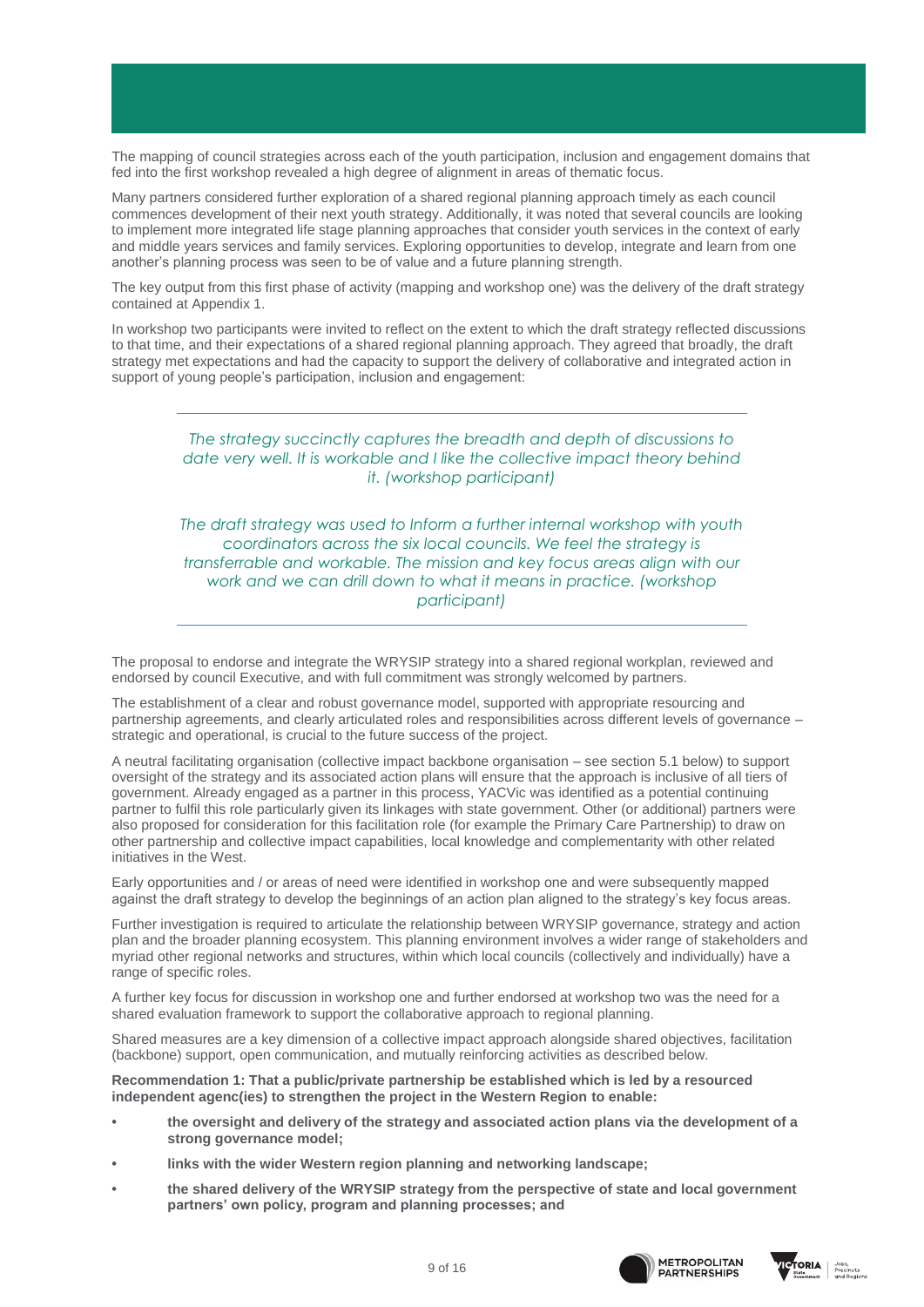**• sourcing and acquisition of grants and funding to develop a shared measurement and evaluation tool for use by regional partners**

#### **Recommendation 2: That resourcing be provided to replicate the WRYSIP to enable the delivery of shared state and local government policy objectives beyond the western region.**

The central feature and purpose of the WRYSIP is young people's participation, inclusion and engagement.

Communities of practice and youth participation mechanisms are central features necessary for the successful delivery of the WRYSIP strategy, action plan and intended outcomes.

It is recommended that youth (and family) participation mechanisms that extend beyond simple consultation and that are underpinned by strong co-design principles should be an embedded feature at all levels of WRYSIP governance, planning and delivery.

Support for young people and their families' participation in the design, delivery and evaluation of integrated planning and service responses across the West are central to the strategy's underpinning principles, local government youth service approaches and good practice.

Empowering young people to participate in decision-making and to develop solutions to issues that affect them, will help to ensure the success of WRYSIP strategies and interventions and strategies. It will provide young people with the opportunity to influence government and community decisions and support the development of contemporary and innovative approaches to promote youth engagement.

**Recommendation 3: That young people's participation in the design, delivery and evaluation of WRYSIP activities be a central implementation feature, and that these be underpinned by strong principles of codesign.**

#### 5.2 Furthering work undertaken to date: A governance model

Participant support for the development of a shared regional planning approach mirrors and build upon the findings of earlier work outlined in section 4.2 of this report.

In particular, the Western Region Youth Integration Forum held in June 2018 proposed that improved regional integration should occur through the establishment of a cross-sectoral governance planning structure.

Participants in that process (including councils participating in the WRYSIP project) proposed a governance structure responsible for the development and delivery of an integrated strategic plan that identifies short-, medium-, and long-term initiatives to meet identified gaps. WRYSIP project outputs represent successful delivery of this recommendation.

The governance structure proposed at the time was recommended to include representatives from key sectors tasked with considering existing and additional responses:

- In a range of **contexts**, including for example criminal and youth justice; education and employment; social and family supports; youth engagement; community safety; and social inclusion;
- Across an **intervention spectrum** that includes primary prevention, early intervention, harm minimisation and tertiary supports for high needs/disengaged groups;
- In a range of **settings** including place-based settings and across the whole local government area of Wyndham, regionally in partnership with Melton and Brimbank, and at statewide levels; and
- Targeted to a range of **audiences / stakeholders** including for example young people, families and leaders from affected communities; education and service providers; employers and businesses; the media; and the general community and resident's groups.
- Provide a strategic point of contact for Commonwealth or State Government to consult across western Melbourne on major initiatives affecting or supporting young people

It was also recommended that the proposed approach be underpinned by a collective impact approach:

*Collective impact is a framework to tackle deeply entrenched and complex social problems. It is an innovative and structured approach to making collaboration work across government, business, philanthropy, non-profit organisations and citizens to achieve significant and lasting social change.* 



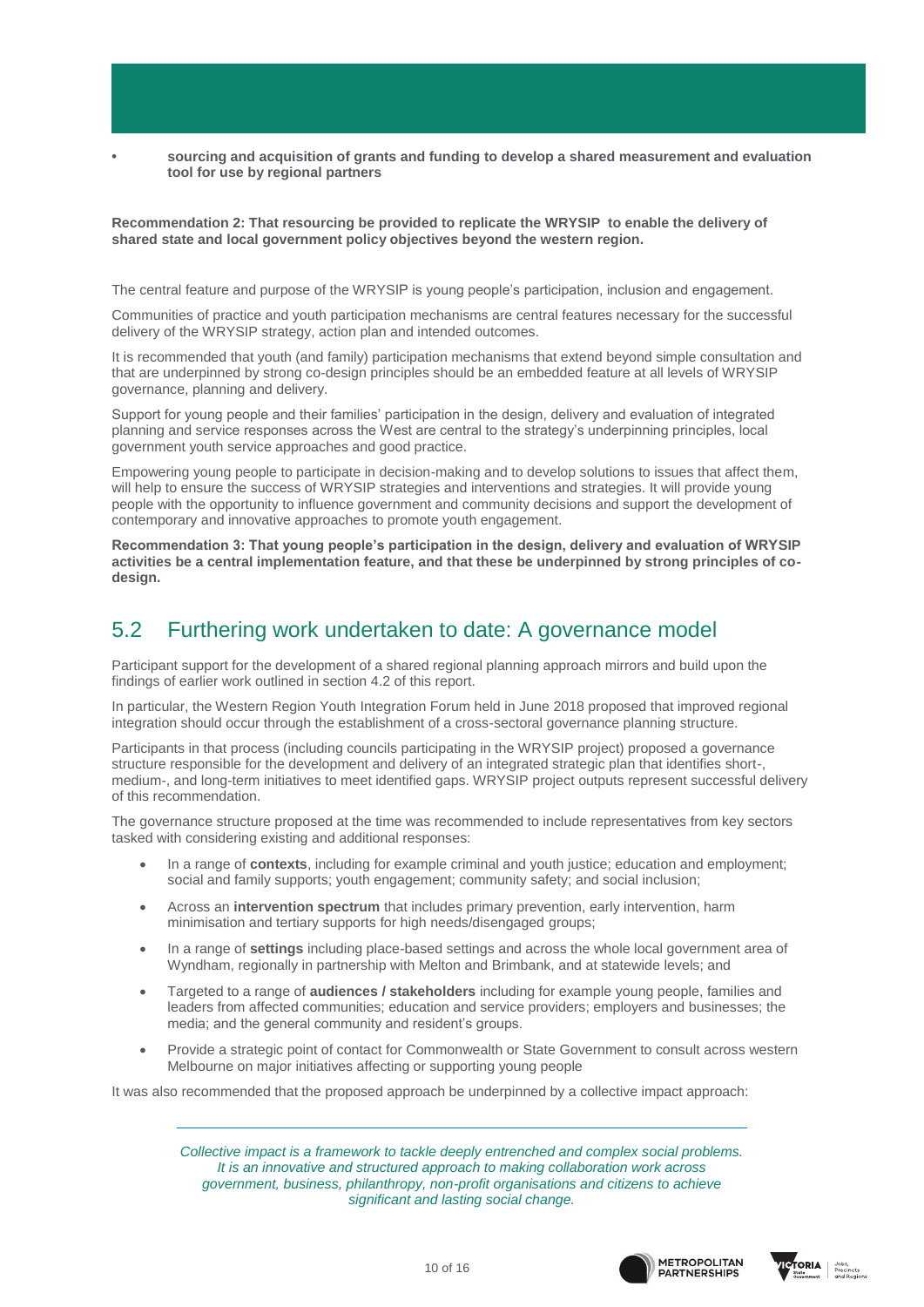*It is premised on the belief that no single policy, government department, organisation or program can tackle or solve the increasingly complex social problems we face as a society. The approach calls for multiple organisations or entities from different sectors to abandon their own agenda in favour of a common agenda, shared measurement and alignment of effort across five* key elements:<sup>*1*</sup>



#### *Figure: The 5 key elements of the collective impact approach*

This approach was and remains consistent with comments made at the time of the Western Region Youth Integration Forum by a visiting US professor in forensic mental health with expertise in violence risk assessment and cross-cultural mental health.

Speaking specifically in relation to youth justice issues and the Wyndham experience at that time, he stated:

*A discourse on improved regional planning, resources and sector coordination for refugee intake should be a priority. This should comprise the current need for hands-on family integration support, school preparation, more intensive English language instruction, counseling, mentoring, tutoring and avenues to work experience. Practicable law enforcement strategies should also be a key component of this discussion. Given that the offending behaviors appear to be restricted to a small group of youth, a firm and targeted response here seems sensible. This requires focused attention on the "hard cases" or key offenders whose behaviors are most at risk. Community BBQs and sports days organized by police to interact with Sudanese youth will not deter the violent recidivists.<sup>2</sup>*

In supporting development of a shared planning approach and governance structure, participants in the June 2018 forum identified a range of key features in such an approach,

These included that the approach should:

 $\overline{a}$ 

- be region-wide with senior representation and linked to municipality and place-based structures;
- contain specific issue / interest / specialty subcommittees and working groups, including those directly engaging young people;
- provide a coordination role and could be modelled on the Barwon Adolescent Taskforce;
- use existing networks to directly engage youth voice at every level and include young people and families as members throughout the structure;

<sup>&</sup>lt;sup>2</sup> Shepherd, S. (2018). Are African youth gangs in Australia a real threat? Prevention is the right solution to Australia's African [youth gang activity.](https://www.psychologytoday.com/blog/prevention-now/201802/are-african-youth-gangs-in-australia-real-threat) Psychology Today, posted Feb 07, 2018. (Accessed 27/2/18)





<sup>1</sup> Collaboration for Impact<http://www.collaborationforimpact.com/collective-impact/> (Accessed 21/1/18)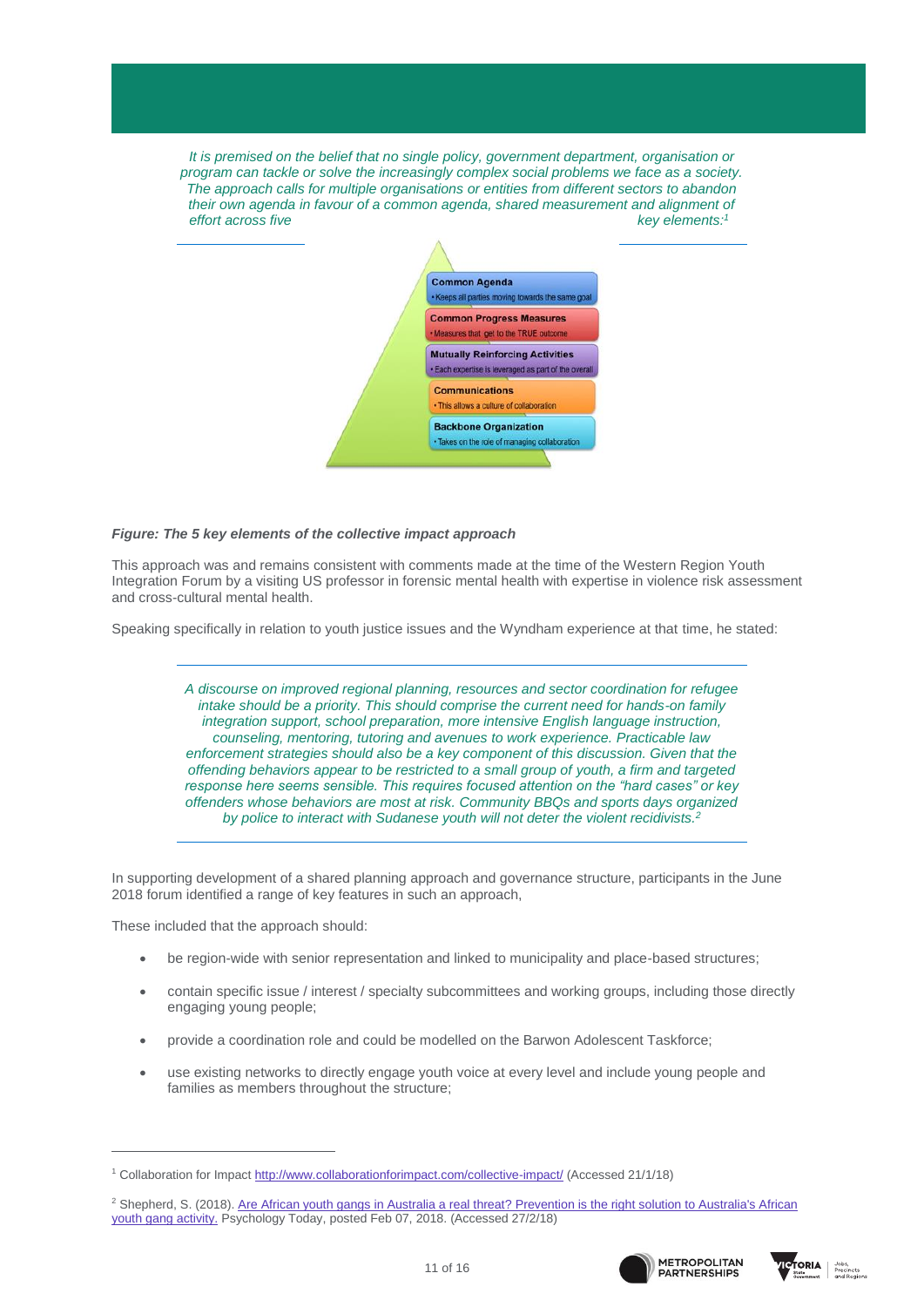- should promote inter-service partnership and collaboration including funding redesign and integration, view funding as a shared resource, and ensure resources are allocated to working groups;
- be underpinned by a strategic agenda with regular reports on growth, response, and collaboration issues across service areas; and
- include advocacy within its focus.

These recommendations remain consistent with the findings and recommendations made through the WRYSIP project.



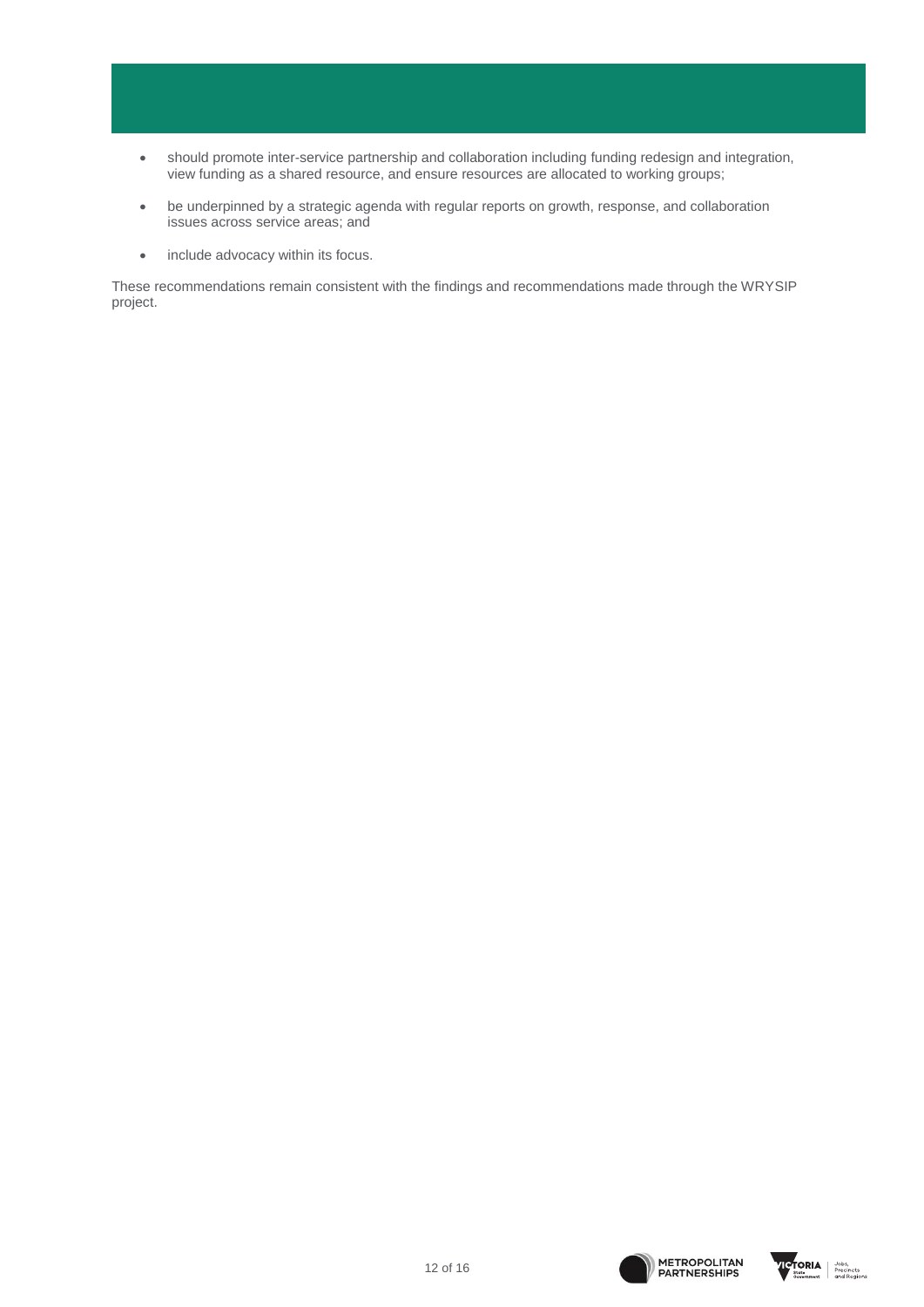### Appendix 1: Furthering work undertaken to date: A governance model

| <b>VISION</b>                                                                                                                                                                                                                                                                                                                                                                                                                      |                                                                                                                                                                                                                                                                                                                                                                                                                                                                                                                                       |                                                                                                                                                       |                                                                                                                                                                                                                                                                                                                                                                                                                                                                                                                                                                                                                                                                                                                                                                                             |                                                                                                                                                                              |                                                                                                                                   |  |                                                                                                                                                 |  |
|------------------------------------------------------------------------------------------------------------------------------------------------------------------------------------------------------------------------------------------------------------------------------------------------------------------------------------------------------------------------------------------------------------------------------------|---------------------------------------------------------------------------------------------------------------------------------------------------------------------------------------------------------------------------------------------------------------------------------------------------------------------------------------------------------------------------------------------------------------------------------------------------------------------------------------------------------------------------------------|-------------------------------------------------------------------------------------------------------------------------------------------------------|---------------------------------------------------------------------------------------------------------------------------------------------------------------------------------------------------------------------------------------------------------------------------------------------------------------------------------------------------------------------------------------------------------------------------------------------------------------------------------------------------------------------------------------------------------------------------------------------------------------------------------------------------------------------------------------------------------------------------------------------------------------------------------------------|------------------------------------------------------------------------------------------------------------------------------------------------------------------------------|-----------------------------------------------------------------------------------------------------------------------------------|--|-------------------------------------------------------------------------------------------------------------------------------------------------|--|
| Young people belong, are valued, and are supported to thrive.                                                                                                                                                                                                                                                                                                                                                                      |                                                                                                                                                                                                                                                                                                                                                                                                                                                                                                                                       |                                                                                                                                                       |                                                                                                                                                                                                                                                                                                                                                                                                                                                                                                                                                                                                                                                                                                                                                                                             |                                                                                                                                                                              |                                                                                                                                   |  |                                                                                                                                                 |  |
| <b>MISSION</b>                                                                                                                                                                                                                                                                                                                                                                                                                     |                                                                                                                                                                                                                                                                                                                                                                                                                                                                                                                                       |                                                                                                                                                       |                                                                                                                                                                                                                                                                                                                                                                                                                                                                                                                                                                                                                                                                                                                                                                                             |                                                                                                                                                                              |                                                                                                                                   |  |                                                                                                                                                 |  |
| To create a connected and inclusive community for young people through evidence-based initiatives that strengthen youth voice and agency.                                                                                                                                                                                                                                                                                          |                                                                                                                                                                                                                                                                                                                                                                                                                                                                                                                                       |                                                                                                                                                       |                                                                                                                                                                                                                                                                                                                                                                                                                                                                                                                                                                                                                                                                                                                                                                                             |                                                                                                                                                                              |                                                                                                                                   |  |                                                                                                                                                 |  |
| <b>PRINCIPLES</b>                                                                                                                                                                                                                                                                                                                                                                                                                  |                                                                                                                                                                                                                                                                                                                                                                                                                                                                                                                                       |                                                                                                                                                       |                                                                                                                                                                                                                                                                                                                                                                                                                                                                                                                                                                                                                                                                                                                                                                                             |                                                                                                                                                                              |                                                                                                                                   |  |                                                                                                                                                 |  |
| <b>Empowerment: We centre</b><br>young people in our work<br>through equitable and right-<br>based co-design that<br>promotes participation,<br>belonging and self-<br>determination.                                                                                                                                                                                                                                              |                                                                                                                                                                                                                                                                                                                                                                                                                                                                                                                                       | <b>Innovation:</b> We are flexible<br>and progressive with a shared<br>commitment to learning that<br>draws on and builds our<br>shared capabilities. |                                                                                                                                                                                                                                                                                                                                                                                                                                                                                                                                                                                                                                                                                                                                                                                             | <b>Collaboration:</b> We foster<br>inclusive and transparent<br>partnerships through a<br>collective impact approach<br>that supports regional<br>efficiency and continuity. | Evidence-based: We deliver<br>impact through high-quality,<br>evidence-based practice<br>supported by research and<br>evaluation. |  | <b>Holistic:</b> We promote<br>strengths and develop<br>resilience through a systems<br>approach that considers the<br>whole person in context. |  |
| <b>OUTCOMES</b>                                                                                                                                                                                                                                                                                                                                                                                                                    |                                                                                                                                                                                                                                                                                                                                                                                                                                                                                                                                       |                                                                                                                                                       |                                                                                                                                                                                                                                                                                                                                                                                                                                                                                                                                                                                                                                                                                                                                                                                             |                                                                                                                                                                              |                                                                                                                                   |  |                                                                                                                                                 |  |
| For young people<br>$\bullet$<br>Young people feel safe, heard and able to<br>make informed choices<br>Young people are connected to family, peers,<br>$\bullet$<br>community and the services they need<br>Young people develop new skills and are<br>$\bullet$<br>supported to achieve their potential<br>Young people experience fewer risk factors /<br>$\bullet$<br>more protective factors and live well in the<br>community |                                                                                                                                                                                                                                                                                                                                                                                                                                                                                                                                       |                                                                                                                                                       | <b>For families</b><br>For community<br>Families provide safe environments where all<br>Communities are safe and welcoming places<br>$\bullet$<br>$\bullet$<br>members thrive<br>for people from all backgrounds<br>Communities have strong formal and informal<br>Families feel empowered to make informed<br>$\bullet$<br>$\bullet$<br>choices suited to their needs<br>networks and connections<br>Families know about and can easily access<br>Communities value their children and young<br>$\bullet$<br>$\bullet$<br>support when they need it<br>people and recognise their contributions<br>Families are equipped to support children and<br>Communities are able to access high quality<br>$\bullet$<br>$\bullet$<br>young people reach their potential<br>services and facilities |                                                                                                                                                                              |                                                                                                                                   |  |                                                                                                                                                 |  |
| <b>KEY FOCUS AREAS</b>                                                                                                                                                                                                                                                                                                                                                                                                             |                                                                                                                                                                                                                                                                                                                                                                                                                                                                                                                                       |                                                                                                                                                       |                                                                                                                                                                                                                                                                                                                                                                                                                                                                                                                                                                                                                                                                                                                                                                                             |                                                                                                                                                                              |                                                                                                                                   |  |                                                                                                                                                 |  |
| 1. Service access,<br>integration and<br>quality                                                                                                                                                                                                                                                                                                                                                                                   | 1.1 Planning, integration and coordination: Support a collective impact approach to regional governance that aligns and reports on shared<br>priorities, goals, objectives, and outcome measures.<br>1.2 Access and equity: Strengthen the accessibility and cultural safety of programs and services, particularly for at-risk and hard to reach<br>young people and families.<br>1.3 Shared service models: Explore shared service models across the region and the response continuum that are seamless, integrated and<br>timely. |                                                                                                                                                       |                                                                                                                                                                                                                                                                                                                                                                                                                                                                                                                                                                                                                                                                                                                                                                                             |                                                                                                                                                                              |                                                                                                                                   |  |                                                                                                                                                 |  |
| 2. Partnerships and<br>collaboration                                                                                                                                                                                                                                                                                                                                                                                               | 2.1 Participation and co-design: Improve system responsiveness to young people and families by actively involving them in the planning,<br>delivery and evaluation of programs, services and facilities.<br>2.2 Cross-sectoral collaboration: Purposefully engage relevant partners and sectors to draw on individual and collective strengths,<br>strengthen programmatic links and pathways, and minimise duplication by clearly articulating roles, responsibilities and accountabilities                                          |                                                                                                                                                       |                                                                                                                                                                                                                                                                                                                                                                                                                                                                                                                                                                                                                                                                                                                                                                                             |                                                                                                                                                                              |                                                                                                                                   |  |                                                                                                                                                 |  |
| 2.3 Strategic engagement: Strategically engage with decision-makers to understand, interpret and act upon policy and funding directions,<br>and translate these into the local context<br>.<br>$\sim$ $\sim$ $\sim$ $\sim$ $\sim$ $\sim$ $\sim$<br>the contract of the contract of the contract of the contract of the contract of the contract of the contract of                                                                 |                                                                                                                                                                                                                                                                                                                                                                                                                                                                                                                                       |                                                                                                                                                       |                                                                                                                                                                                                                                                                                                                                                                                                                                                                                                                                                                                                                                                                                                                                                                                             |                                                                                                                                                                              |                                                                                                                                   |  |                                                                                                                                                 |  |

**3. System strengthening and capacity building** *3.1 Workforce, family and community capability:* Enhance capability by developing and drawing on expertise, resources and training to support best practice, increase confidence, and facilitate connection and collaboration.

*3.2 Communications and technology:* Strengthen visibility, promotion and timely access to programs and services through improved linking and sharing of information, resources, expertise and technology.

*3.3 Research and data:* Collect and use research and data to identify regional trends to better manage demand, reduce barriers, improve quality, and inform best practice

**4. Advocacy and influence** *4.1 Local government responsiveness:* Develop a regional service growth and diversification strategy responsive to emerging youth and family needs.

> *4.2 Broader systems advocacy:* Harness collective expertise and influence to advocate in response to current and emerging service needs and gaps.

4.3 Engaging with sector reforms: Work with local, regional and state-wide partners to respond to the impacts of sector reforms on children, young people and their families.



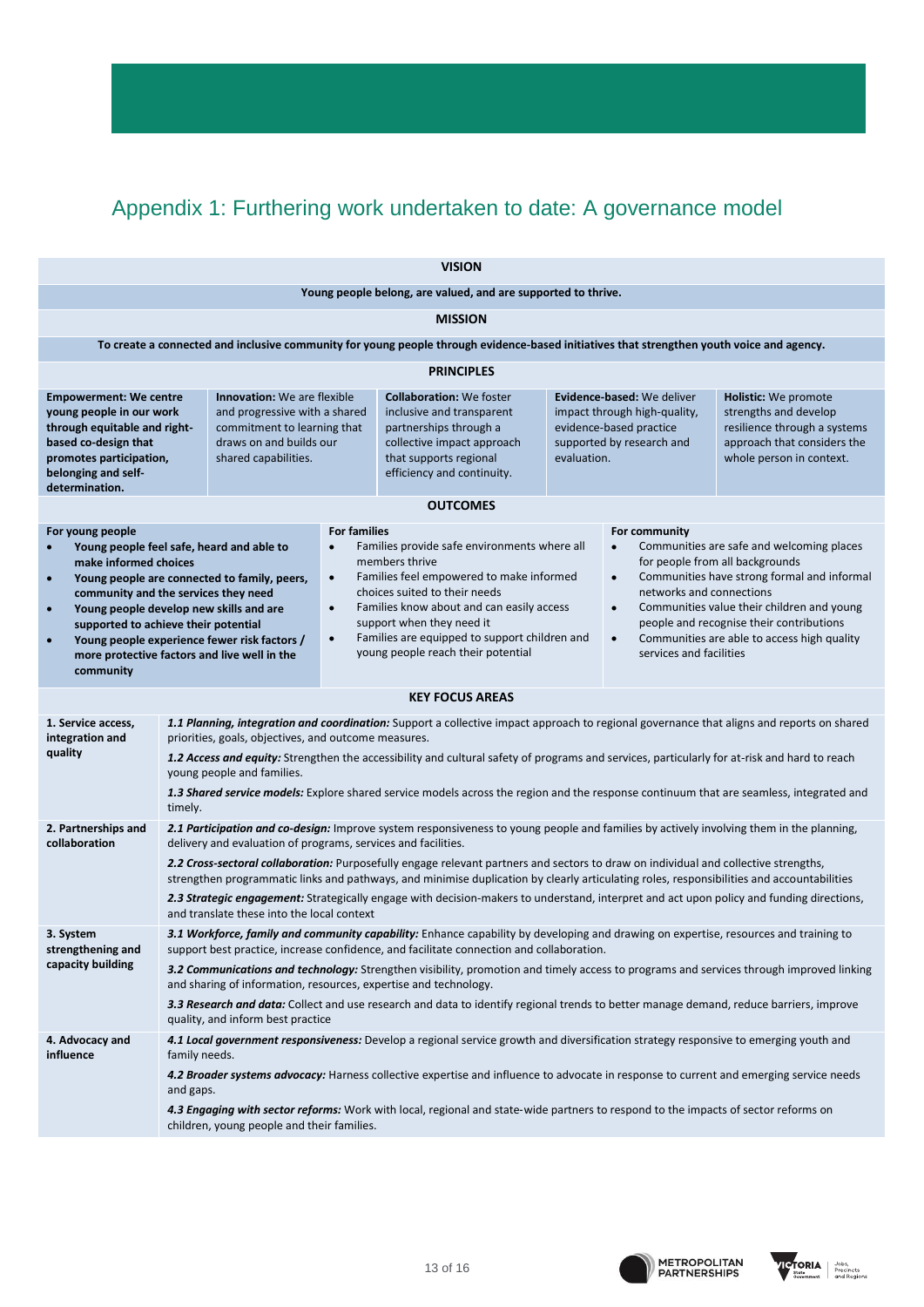### Appendix 2: Mapping government and young people's priorities against youth participation, inclusion and engagement domains

| Participation,<br>inclusion and<br>engagement<br>domain | Government priorities linkages as outlined in the<br>Western Metro Partnership five-year plan                                                                      | Youth priorities as outlined in the 2018 Metropolitan<br>Partnerships Youth Forum Report (Capire, 2018)                                   |  |  |
|---------------------------------------------------------|--------------------------------------------------------------------------------------------------------------------------------------------------------------------|-------------------------------------------------------------------------------------------------------------------------------------------|--|--|
| Safe and                                                | Election commitments:                                                                                                                                              | Improve:                                                                                                                                  |  |  |
| inclusive<br>relationships<br>(peer, family,            | young families package for new parents and<br>early childhood supports                                                                                             | safety: more security in schools, make<br>$\bullet$<br>streets and public transport safer for young<br>woman at night                     |  |  |
| community)                                              | new early parenting centres<br>٠                                                                                                                                   | stigma of the region                                                                                                                      |  |  |
|                                                         | increased numbers of MCH nurses especially<br>٠<br>for vulnerable families                                                                                         |                                                                                                                                           |  |  |
|                                                         | parent first aid training<br>٠                                                                                                                                     | Priorities:                                                                                                                               |  |  |
|                                                         | 2018-19 budget outcomes:                                                                                                                                           | Violence and bullying awareness and<br>$\bullet$<br>resources: Provide a wide range of diverse                                            |  |  |
|                                                         | local crime prevention initiatives, including<br>youth crime prevention projects                                                                                   | and culturally appropriate resources to<br>minimise the widespread issue of violence                                                      |  |  |
|                                                         | better support for children in OOHC with<br>٠                                                                                                                      | and bullying amongst young people in the<br>community.                                                                                    |  |  |
|                                                         | more home-based care placements and<br>better support for carers.                                                                                                  | Community 'hotspots': Create local hot<br>٠<br>spots throughout the West (Tarneit,                                                        |  |  |
|                                                         | statewide to support vulnerable children and<br>٠<br>their families in the statutory system,<br>experiencing family violence and historical<br>institutional abuse | Wyndham) where local community<br>members and young people can gather.<br>Hotspots need to be culturally diverse<br>places of acceptance. |  |  |
|                                                         | improved secure, afterhours crisis<br>٠<br>accommodation for women and children<br>seeking immediate support                                                       |                                                                                                                                           |  |  |
|                                                         | Western Metropolitan partnership priorities:                                                                                                                       |                                                                                                                                           |  |  |
|                                                         | a business case for a Centre of Excellence for                                                                                                                     |                                                                                                                                           |  |  |
| Material basics,                                        | Parenting building on the Tweddle model<br>2018-19 budget outcomes:                                                                                                | Improve:                                                                                                                                  |  |  |
| work and<br>economic<br>wellbeing                       | dedicated services to connect young people                                                                                                                         | employment opportunities for young<br>$\bullet$                                                                                           |  |  |
|                                                         | from Aboriginal and migrant communities<br>and women into jobs on Victoria's major                                                                                 | people<br>homelessness<br>$\bullet$                                                                                                       |  |  |
|                                                         | projects<br>a new specialised employment support<br>٠                                                                                                              | awareness about youth programs and<br>$\bullet$<br>services to youth                                                                      |  |  |
|                                                         | program for long-term unemployed youth<br>and young people facing significant barriers                                                                             | public transport: availability, reliability,<br>٠                                                                                         |  |  |
|                                                         | to employment                                                                                                                                                      | buses, frequency                                                                                                                          |  |  |
|                                                         | additional Empower Youth projects in areas                                                                                                                         | traffic: congestion, safety, traffic lights<br>٠                                                                                          |  |  |
|                                                         | experiencing social and economic<br>disadvantage including in Brimbank and                                                                                         | parking<br>٠                                                                                                                              |  |  |
|                                                         | Wyndham to strengthen the health and<br>wellbeing of young people at risk of                                                                                       | access to diverse shops and facilities in all<br>parts of the region                                                                      |  |  |
|                                                         | disengagement, enable their participation in<br>community, engage them in education and                                                                            | over development: apply cap to new<br>apartment numbers                                                                                   |  |  |
|                                                         | training, and enhance their pathways to                                                                                                                            | Priorities:                                                                                                                               |  |  |
|                                                         | employment                                                                                                                                                         | Homelessness: Create awareness in the<br>٠<br>broader community about homelessness                                                        |  |  |
|                                                         | Western Metropolitan partnership priorities:<br>Improve intra-regional connections to jobs,                                                                        | and provide support to homeless people to<br>aid them to move into more stable and<br>permanent living situations.                        |  |  |
|                                                         | services, train stations and the airport<br>through better bus services                                                                                            | Homelessness: Provide more funding for<br>$\bullet$<br>public housing.                                                                    |  |  |
|                                                         | Growing Suburbs Fund:                                                                                                                                              |                                                                                                                                           |  |  |
|                                                         | a range of youth, sport and recreation, early<br>years and family learning centres proposed<br>for Western Interface Councils, including<br>Melton and Wyndham     |                                                                                                                                           |  |  |